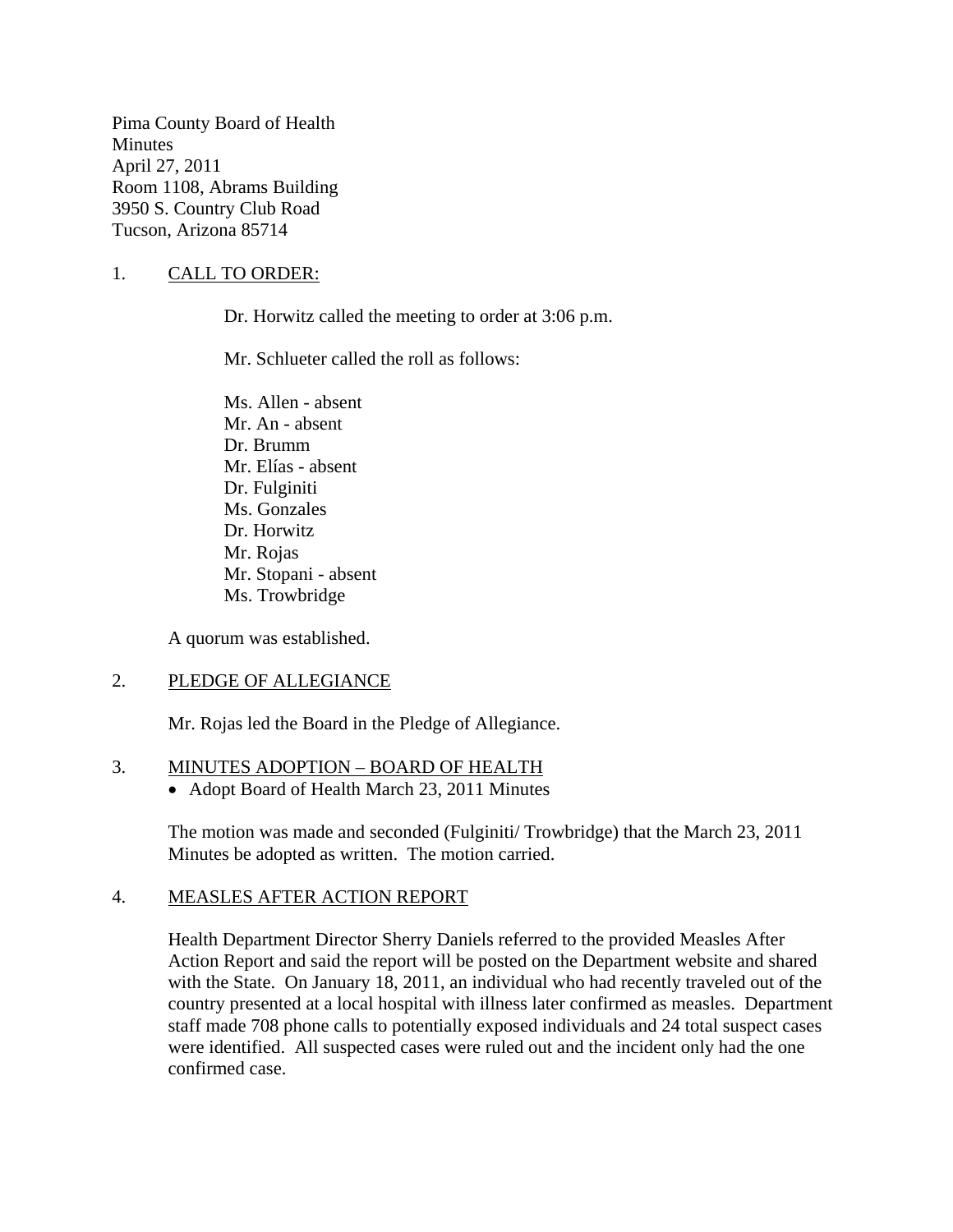One of the keys to the response was reaching out to community health providers at the onset. The Department sent out 25 total mass communications messages to health providers throughout the duration of the incident. Crafting messages has proven very time consuming and going forward the Department's Public Health Emergency Preparedness (PHEP) staff is being tasked with in-advance preparations of approved messages for various types of incidents. Additionally, PHEP staff is being tasked with developing a repository of routinely validated and updated health partner contact lists for use in response efforts.

Ms. Daniels said that overall the response went well. As a result of lessons learned from previous responses, the Incident Command Structure was established early and planning began early. The command structure had depth with deputies named to ensure gapless coverage. One area identified for improvement was WebEOC, which is a web based incident management tool. Staff determined that WebEOC was not secure enough to use for patient information. The Department has purchased an electronic medical records system which will be used in future events. Cost tracking was done well and overall the measles response costs were approximately \$35,000, in contrast to the larger 2008 response which cost over \$800,000.

### 5. DISEASE INFORMATION REPORTING

Records and Administrative Services Division Manager Brad McKinney addressed the Board on this item. Dr. Fulginiti, Mr. McKinney and Health Department Chief Medical Officer Dr. Michelle McDonald called the Arizona Department of Health Services (ADHS) a few months ago to discuss this item. ADHS is unable to provide nonreportable disease data generated by hospitals or health systems. Mr. McKinney reported that data sharing was a priority identified by the Community Health Assessment Taskforce, which includes many hospital representatives. Staff is hoping that local discussion will produce headway in the effort to share disease data more freely. Mr. McKinney said infection control practitioners do not have the authority to release nonrequired disease reporting data. Dr. Fulginiti advocated for a meeting with hospital representatives to discuss how to develop a system to share all disease information. He also said that the University Medical Center and University Physicians Hospital board meetings are open meetings and a quality report is shared telling that board what is going on. Both Dr. Fulginiti and Dr. Horwitz offered to reach out to hospital representatives to solicit their help and participation in an upcoming meeting.

### 6. COMMUNITY HEALTH ADVOCACY COMMITTEE REPORT

Dr. Horwitz addressed the Board on this item. The Committee was formed in response to a suggestion from County Administrator Huckelberry. The Committee met prior to the regular meeting and will be working on identifying what achievable, measurable goals they want to pursue. The next meeting will be next month prior to the regular meeting.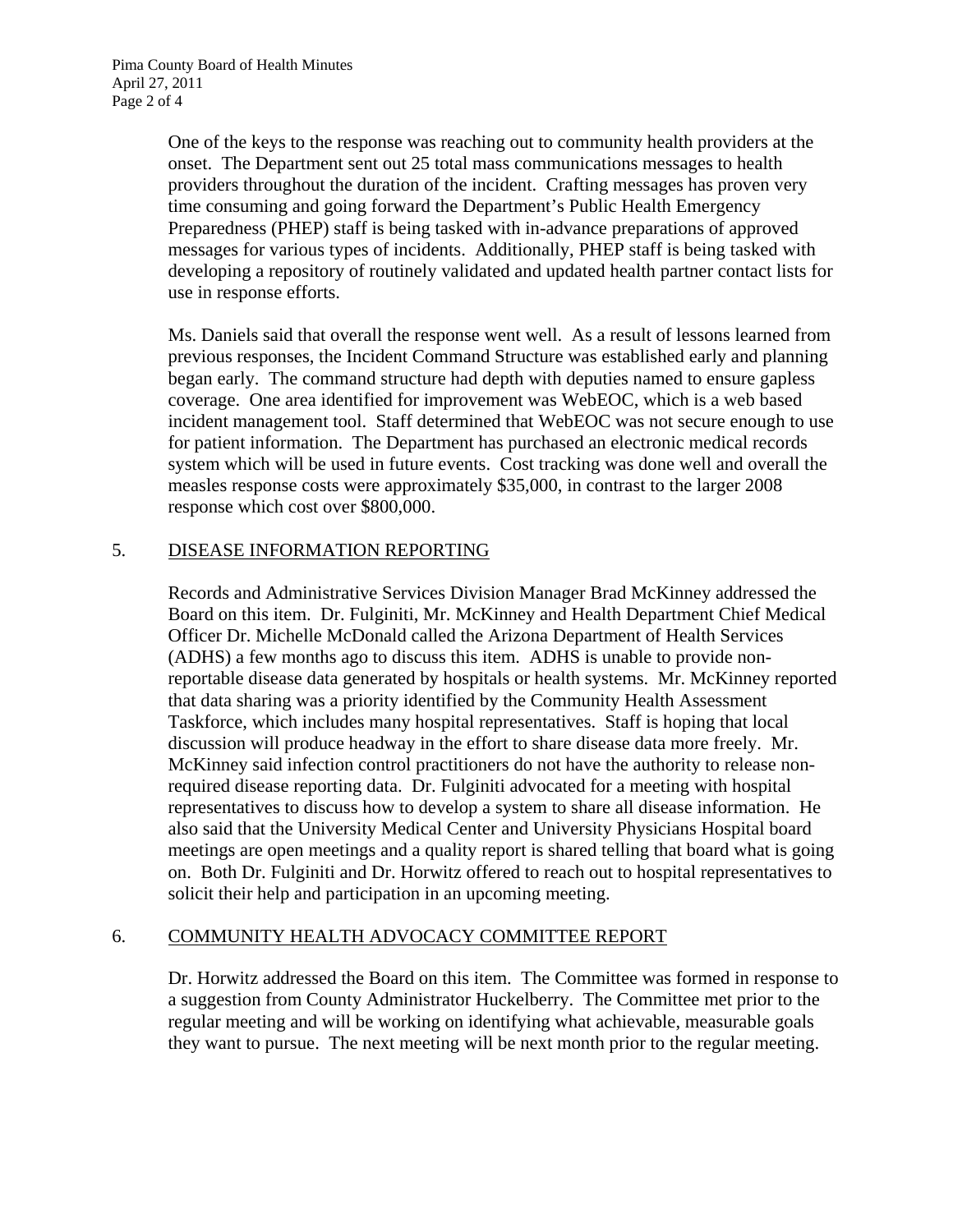#### 7. PROPOSED HAND WASHING ORDINANCES

Dr. Horwitz opened discussion on this topic by reading a comment provided by Beth Sanders, who is from the University of Arizona's Mel and Enid Zuckerman College of Public Health, and was present at the meeting. Ms. Sanders' comment was that she supported the hand washing ordinance as long as mobile food vendors can use antibacterial wipes or hand sanitizer; and she expressed that requiring sinks for mobile vendors would be unreasonable.

Ms. Daniels referred to her handout which included a cover memo, a report from Consumer Health and Food Safety Program Manager Sharon Browning and a draft ordinance. The cover memo listed four areas the Hand Washing Committee is seeking to address: where food is offered and portable toilets are provided; where human-animal contact is encouraged, such as at a petting zoo; where customers eat at mobile food establishments; and where farmers' markets operate. The first two areas were the focus of the presentation.

Ms. Browning utilized a PowerPoint presentation to address the Board on hand washing facilities, stakeholder meetings and the proposed ordinance. Hand washing facilities refer to equipped lavatories, hand antiseptics and single-use hand antiseptic towelettes. Studies show that in the United States in 2008 foodborne illness affected 48 million people and caused 3,000 deaths and in 2010 cost \$152 billion. Ms. Browning held stakeholder meetings regarding where food is offered and portable toilets are provided, and where human-animal contact is encouraged. Comments from these meetings are included in her report.

The proposed ordinance presented is for a new section, 8.22, in Pima County Code Title 8, Chapter 8, which would require hand washing facilities for events where portable toilets are present and food is offered to the public, and petting zoos and animal rides. However, Ms. Browning and Ms. Daniels recommended against requiring hand washing facilities at petting zoos and places where human-animal contact is encouraged due to permit fee and enforcement issues. In lieu of the hand washing facilities for these venues the Department would offer education and guidelines for signage. A significant difference between petting zoos and events where portable toilets are present and food is offered to the public is that the Health Department's involvement is already required at food events. Additionally it was pointed out that petting zoos and animal rides are often transitory, which makes it very difficult to know when and where they are in operation in the County. Addressing the portable toilet hand washing issue may require a nominal fee increase or additional fee; however, addressing the petting zoo issue would be much more complicated in terms of fees, staffing and how to proceed. The proposed requirement for hand washing facilities at events where portable toilets are present and food is offered to the public was generally well accepted.

The Board discussed petting zoos and had questions about how common petting zoos are in Pima County and Arizona; how significant of a health risk they present; and how much disease is attributed to these settings. Additionally, there were questions about what the fee would need to be and what resources were needed to enforce hand washing facilities